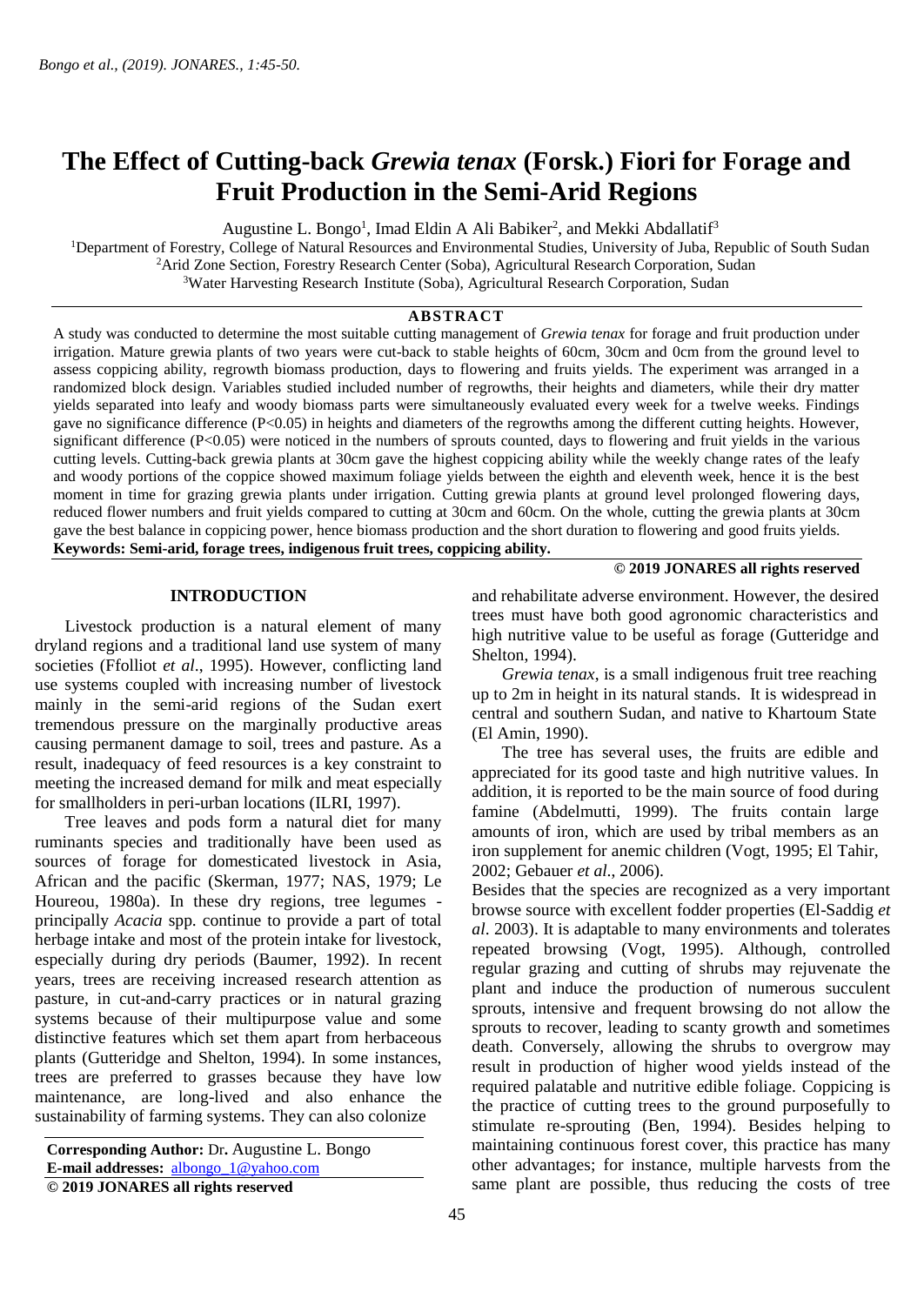planting and management. Trees can be managed to provide multiple products and uses. Through proper tree management and coppicing, trees easily can be integrated with crops and repeated cutting have an additional benefit in that it prolongs the life of the trees, often up to four times their "natural" span (Geoffrey, 1976). However, for fruiting plants, pruning plays an important role in improving overall fruit quality, primarily by increasing light penetration into the tree (Stephen, 1999). Several researchers (Evans and Rotar 1987b; Gutteridge, 1987), suggest that regular cutting and grazing of the perennial species has a very important influence on biomass, forage, mulch or green mature and fuelwood productivity. Therefore, grewia plants may require controlled cutting or grazing to induce numerous sprouting and to enhance the quality of its regrowths for forage production. This study was conducted as an attempt to understand the cutting management and to evaluate the regrowth performance of *G. tenax* in order to develop a strategic management of *G. tenax* for forage production as well as assessing the effect of cutting for fruit production in the semiarid regions of Sudan.

 The objectives of this study was thus to determine the most suitable cutting height for improved sprouting (coppicing) of the species; to assess the performance of the regrowths and determine the most appropriate cutting or grazing interval for superior forage production and to determine the duration to flowering, number of flowers and fruit yields at the different cutting levels.

# **MATERIALS AND METHODS**

#### **The study area**

 The experiment was conducted at the Forestry Research Experimental Area at Soba, Sudan (Latitude  $15^0$  36<sup>/</sup> N longitude  $36^{\circ}$  55 $\circ$ E) in October 2006. The soil of the trial site was analyzed and is described as clayey, characterized by low base saturation. Total organic matter and clay varied with soil depth.

#### **Design and layout of the experiment**

 The study was conducted on two-year old *G. tenax* plants established in the field at a spacing of 3x3 m under irrigation. The design of the experiment was randomized block design with three treatments replicated thrice while the *G. tenax* plants were cut back to stable heights of 60 cm, 30 cm and 0 cm from the ground level. A total of 108 plants were used in this study. Uniform amount of water was applied to the various treatments at an interval once every month and continued throughout the study period.

#### **Sampling and measurements**

 Coppicing ability was assessed by counting the number of sprouts per plant in each treatment after cutting-back the plants at the various heights. Diameters and heights of regrowths were measured one month after cutting back the plants when sprouts diameter were more than 5mm. Regrowth biomass yields were assessed by

plugging from five plants two sprouts at random in each of the different plots of each treatment once every two weeks for a period of twelve weeks. The plugged material were put in paper bags and weighted to obtain their fresh weights. The whole material was later oven dried at  $80^{\circ}$ C for 24 hours, separated into stems and leaves and reweighed to obtain dry weights. This operation was continued weekly for 12 weeks and the resultant weights were plotted against the weekly change rates on a curve to determine the point in time when the leafy weights curve intersected the woody weights curve; this determined the moment in time when the foliage weights had reached its maximum, hence the optimum period for grazing.

 After the above operations, the remaining plants were allowed to grow until flowering time. The number of days that had elapsed from sprouting to the peak of flowering was recorded in order to determine the duration of time plants took to flower in each treatment. The mean number of flowers produced in each treatment was determined by counting the number of flowers produced in the sample trees in each treatment. Mean weight of fruit yields were evaluated by harvesting the fruits of the sample trees in each treatment and weighed.

## **Data analysis**

 All results were statistically analyzed with the statistical package JMP (copyright 1989-1997 SAS institute Inc.) using analysis of variance (ANOVA). Differences among treatments means were determined by Tukey -Kramer HSD at  $(P = 0.05)$  level.

## **RESULTS AND DISCUSSION**

# **Coppicing ability and coppice performance of** *G. tenax* **plants**

 One month after cutting back *G. tenax* plants at three heights (Figure 1) from the ground level, the data showed that there were highly significant differences (P<0.01) in the mean number of sprouts counted in each treatment. Cutting the plants at 30cm from the ground level gave the highest mean number of sprouts, followed by cutting at 60cm and the least number of sprouts were found in plants cut back (0cm) at the ground level.



Figure 1. Mean number of sprouts evaluated one month after cutting back *G. tenex* plants at three heights from the ground level.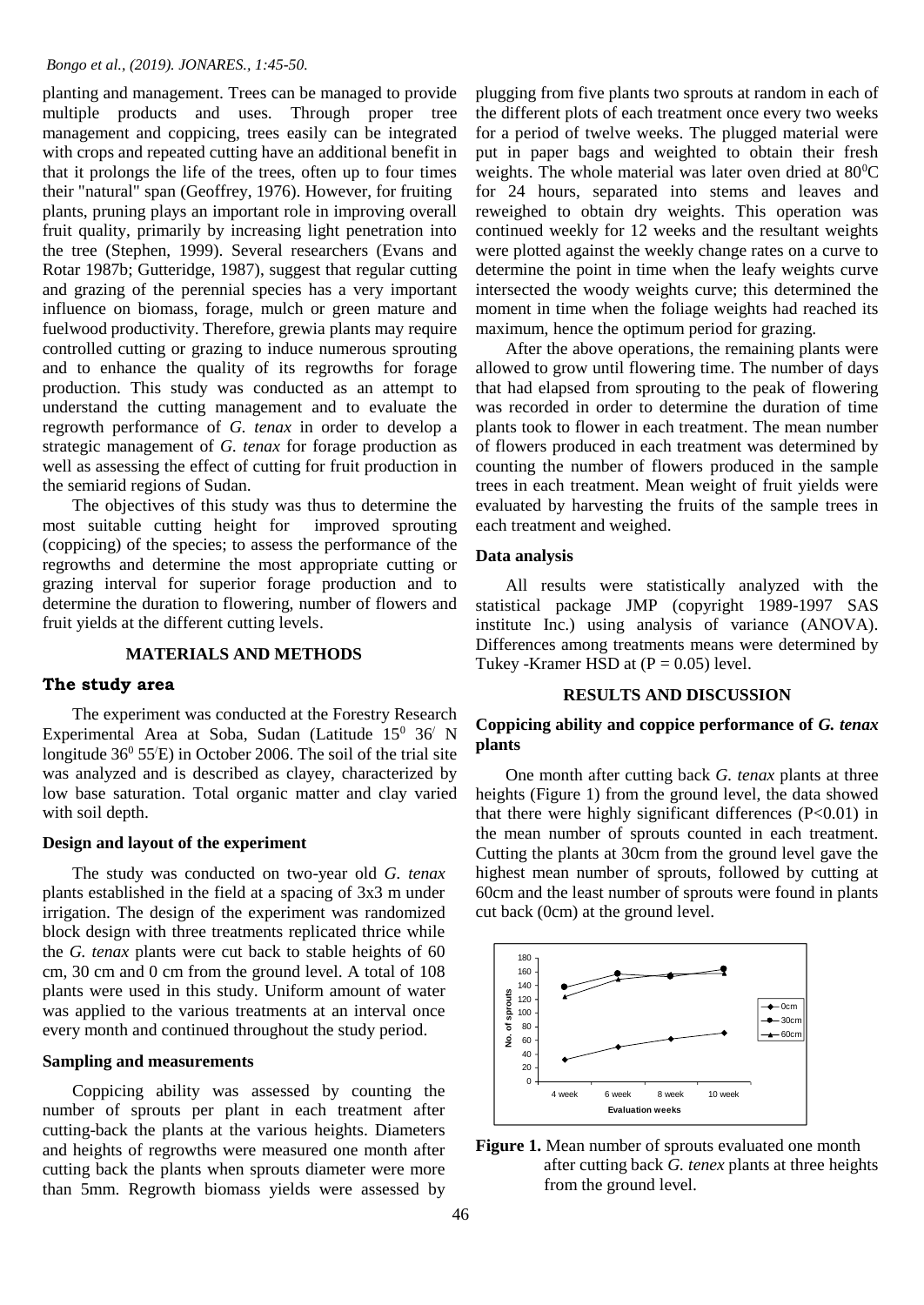Throughout the study, results showed that the mean number of sprouts were highest when plants were cut at 30cm from the ground, followed by the 60 cm cutting level. The least number of sprouts were displayed on plants cut back at (0cm) the ground level. Meristematic lateral buds are said to be responsible for initiation of sprouting or coppicing in trees and influenced by the terminal bud, by producing a hormone called auxin. The auxin inhibits the growth and development of lateral buds by a phenomenon called apical dominance (Stephen, 1999).

 The distribution of lateral buds, positions and ability to sprout are said to vary and differ along the stem; those lowest on the branch being most inhibited (Zieslin *et al*., 1975; (ELmofti, 1993). The variation of coppicing ability among the different cutting heights of *G. tenax* plants could thus be attributed to there being a higher number of meristematic lateral buds on the stump of *G. tenex* than on the other parts of the plants; given that *G. tenax* plants

usually have shorter stumps that branch profusely from as low as 10cm from the ground level (El Tahir, 2002),. Therefore cutting the grewia plants at 60 cm from the ground could have resulted in cutting of branches which normally have fewer re-sprouting lateral buds other than floral meristemic buds, which mainly develop into flowers. Cutting the plants at the ground level (0cm), might have resulted in removing most of the lateral buds, which resulted in the production of fewer sprouts. This was expected because shorter stumpers definitely have less surface area for originating of sprouts. John *et al.* (1983) and Misra *et al.,* (1996) also found that the number of coppice per stump increased with stump height while coppicing heights generally did not show any significant effect on the growth and productivity. Adam, (2003), Debell, (1971) and Belanger, (1976) experimenting on *Boswellia perperifera* also found that higher stumps gave better and more sprouts.



**Figure 2.** The heights (a) and diameters (b) of re-growths evaluated every 2 weeks after cutting back *G. tenex* plants at 3 levels**.**

Results depicted in Figure (2) illustrate the heights and diameters of regrowths evaluated one month after cutting back the *G. tenax* plants at different heights. Results indicated that there were significant differences (P<0.05) in the heights of regrowths during the first three evaluations but no significant difference was noted in the last evaluation. The plants cut back at 0cm from the ground level showed the tallest height growth followed by plants cut back at 30cm. The least height growth was exhibited by plants cut back at 60 cm from the ground level. Evaluation of stem diameters however revealed no variations in the plants cut back at the various heights.

 In all the first three measurements, the plants cut at 0cm level had significantly taller regrowths than plants cut at 30 and 60cm levels, however during the fourth measurement, the heights of regrowths cut at the 30cm and 60cm levels had increased at an increasing rate to catch-up with heights of regrowths cut at the 0cm level. Apical dominance is said not only to influence the number of shoot-forming lateral buds but also the lengths of lateral shoots formed (Stephen, 1999).

 Secondly, the variation in heights of regrowths at the early stages might be attributed to the sizes of available stumps, which might have affected the average coppice heights. Assuming that physiologically, the root systems of all the cutting levels had similar amounts of stored energy, and then the sprouts from the shorter stumps might have received more energy for early growth because of the fewer sprouts on the shorter stump. In addition since, the sprouts utilized part of the stored energy for respiration and growth, the taller stumps might require more energy than the shorter stumps, leaving lesser energy for coppice growth in the taller stumps. However, when the taller stump sprouts developed their first leaves they began to be sources of energy therefore they accelerated their height growth to catch up with sprouts on shorter stump whose new sprouts growth still had to be supported by carbohydrate reserved in the roots. These findings were also revealed by John *et al.* (1983) working on the tree genus populus.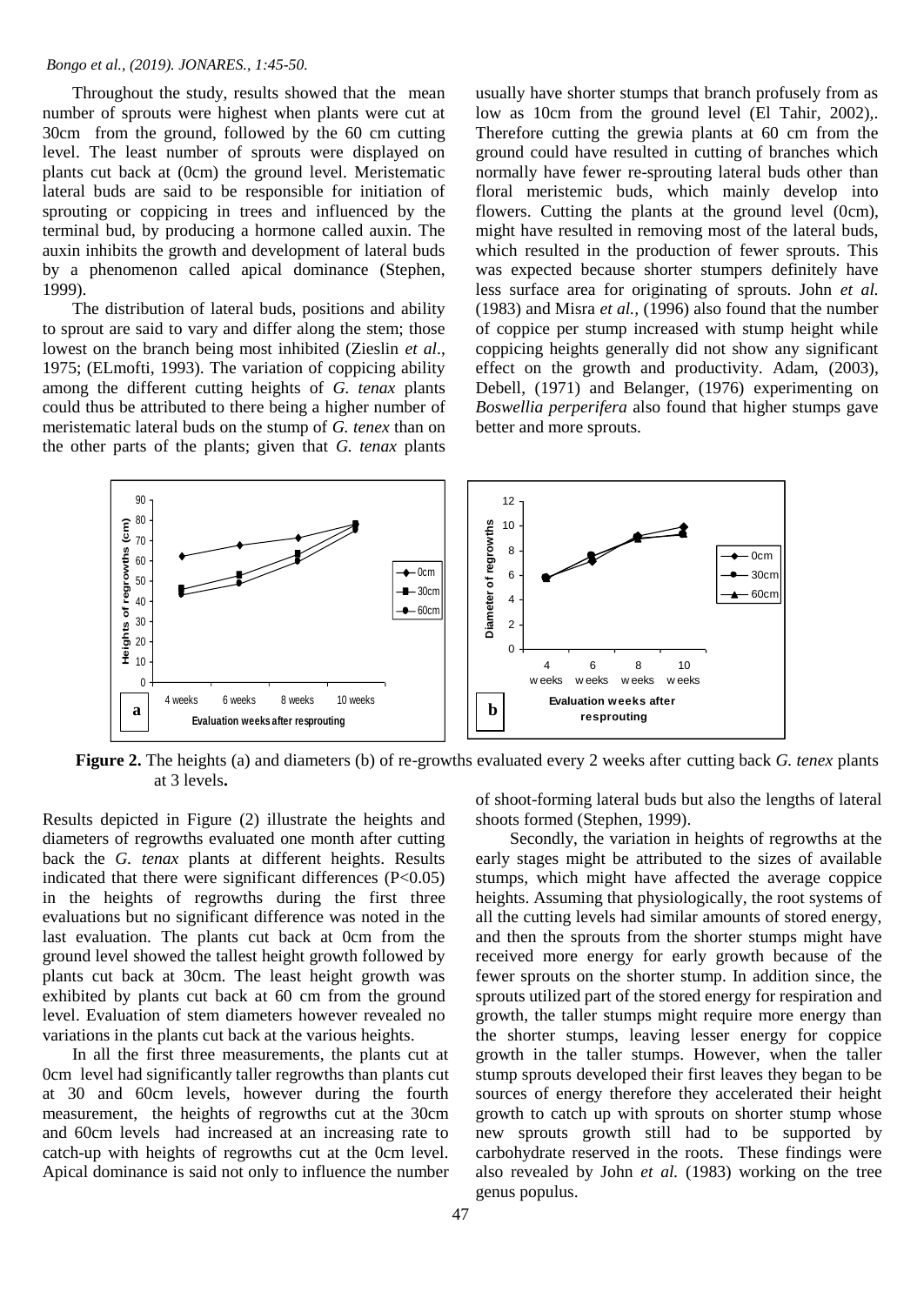The lack of variation in regrowths diameters in plants cut at the different cutting levels could be attributed to either slower change in girth increment compared to height or more energy being conveyed to height growth rather than girth. These results contradicted findings of

Misra *et al.,* (1996) whose average diameter of coppice shoots tended to decrease with increasing coppicing height of the stumps.



**Figure 3:** Mean weekly biomass increments of regrowths

- (a) the biomass separated into leafy and woody
- (b) portion and (C) as biomass percentages of wood and leaves evaluated after resprouting of *G. tenax* plants

 Figure (3a) gives the intact biomass increment of regrowths of *G. tenax* evaluated every two weeks after resprouting while Figure (3b) shows the regrowths biomass separated into leafy and woody portions.

 Curve (a) showed that the biomass of the regrowths increased progressively throughout the twelve-week evaluation period.

 However, when the sprouts biomass was separated into that of leaves and wood (b) the plotted curves indicated that the leafy portion started off with the highest biomass and it began to increase at a decreasing rate until it leveled-off at around the ninth week. The woody biomass, on the other hand, begun with the lowest biomass but soon it began to increase at an increasing rate until it caught up the leafy biomass curve, and overtook it from the ninth week onwards

 These results were validated by plotting the leafy and woody biomass as percentages of the total regrowths biomass (Figure 3c). Results showed that at the beginning the regrowths were almost entirely leafy with negligible percentage of woody portion.

 However as the regrowths developed, the woody percentages began to increase while the leafy percentages plummeted. At about the ninth week, both the leafy and woody biomass were almost equal with fifty-fifty percentages in weights to the total biomass. Further development of the regrowths resulted in the woody biomass surpassing the leafy biomass in weights.

This finding suggests that after cutting back the plants, the apexes (terminal buds) were removed which destroyed apical dominance and stimulated the growth of lateral buds into shoots (Stephen, 1999). Hence, during the first 8 weeks the *G. tenax* plants utilized their carbohydrates reserves in the roots to produce shoots consisting mainly of leaves in order to manufacture food by photosynthesis (Figure 3a). Nevertheless, as the leaves enlarged in size and increased in number, they needed to be supported and exposed to sunlight, so branches were formed. As the leaves begun to crowd together, little light penetrated to reach them, so the branches also elongated in order to expose them further to sunlight and they also enlarged to handle their increasing weights (Figure 3b). During about the 9<sup>th</sup> week, the percentages of both the leafy and woody biomass were about equal (Figure 3c). This process continued until both the leaves and branches had attained their maximum development and number depending on the species. However, as the biomass increased in growth, the leafy potion leveled off and the woody potion increased. This might be attributed to secondary growth which could be effected on the branches by placing a dead layer of parenchyma inform of wood on the girth, hence increasing the woody portion of the plant.

## **Reproductive factors and fruit yields of** *G. tenax*

 The data in Figure (4) gives the duration to flowering (a), number of flowers (b) and fruit yields of *G. tenax* evaluated after the plants were cut back at three levels and had resprouted. Result in (a) indicated that there were significant differences ( $P \leq 0.05$ ) in duration to flowering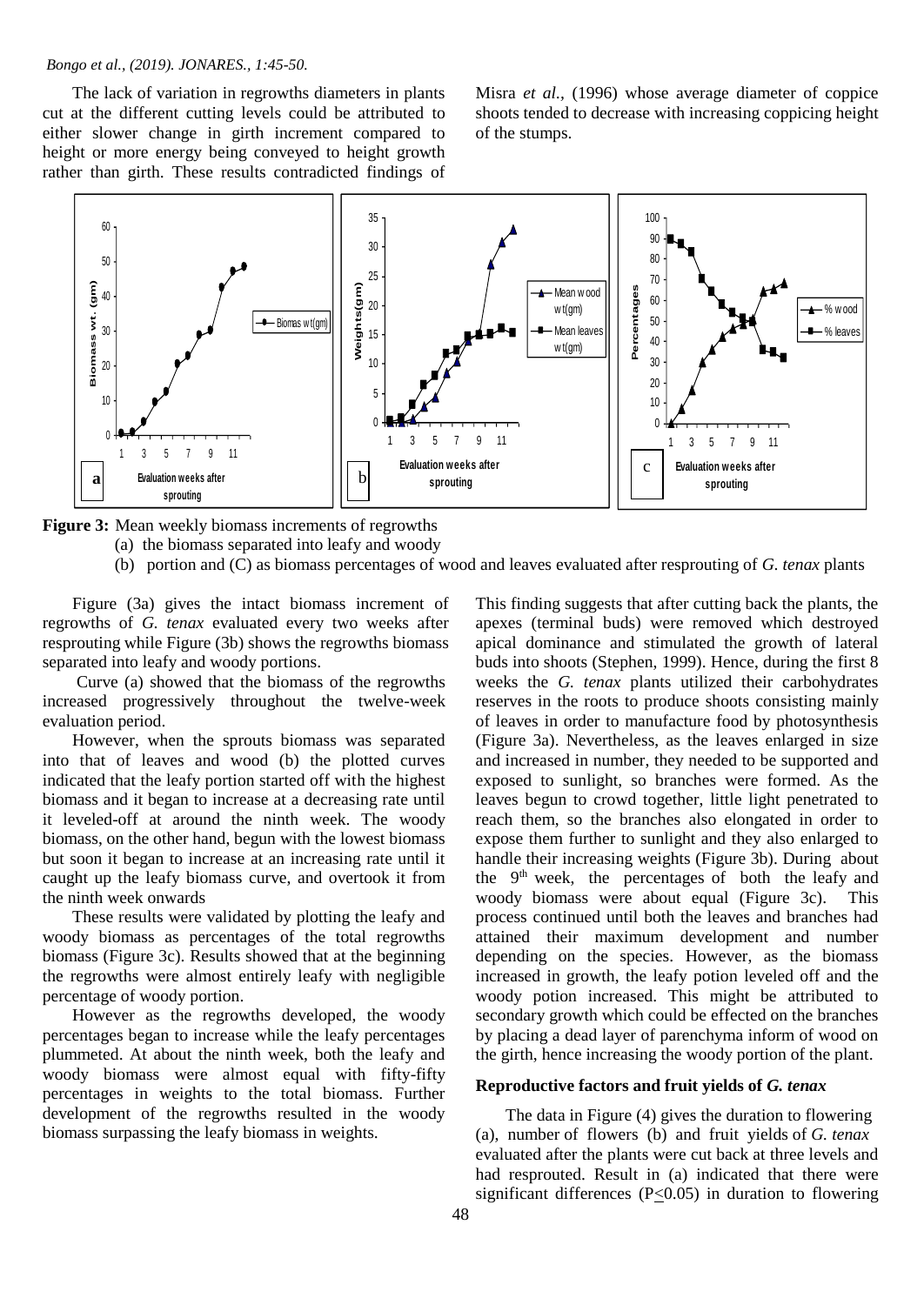among the various cutting levels. Plants cut at soil level took the longest duration to flower compared to plants cut at 30cm and 60cm from the ground level which had no variation among them.



**Figure 4:** The mean number of days to flowering (a), number of flowers (b) and fruits yield (c) of evaluated after cutting back *G. tenax* plants at Soba

 The number of flowers produced (b) by plants cut at the different levels also showed significant differences (P<0.05) with plants cut at 0cm level displaying the least number of flowers than plants cut at 30 and 60cm level which likewise had no difference between them. The mean weight of fruits yields (c) of plants cut at the different levels revealed significant differences (P<0.05). Plants cut at the 60cm level gave the highest mean fruits yields of 0.835 kg, followed by the plants cut at 30cm level which produced 0.701kg, and the least mean fruits yields were 0.586 kg obtained in plants cut at the ground level.

 The longest duration to flower in plants cut at ground level (0cm) was expected because the removal of the whole shoot system resulted in the plant directing more energy to growth than in production of reproductive components. Stephen, (1999) noted that pruning a young plant will stimulate vigorous shoot growth and will delay the development of flowers and fruit. The length of the delay, of course, will depend on the species pruned and the severity of the pruning. The lowest number of flowers in plants cut at ground level was expected because the lowest number of sprouts produced could be also reflected in flowering compared to plants cut at 30cm and 60cm levels. In experiments carried out in Israel by Zieslin and Moe, (1981) found that pruning higher level yielded the highest number of flowers per plant followed by medium pruning with hard pruning plants occupying the last place. Moe (1971) cited by ELmofti, (1993) working with cultivar "Baccara' found that severe pruning resulted in low flower yield. They attributed the delay in the onset of flowers in the case of hard pruning treatment to retention of juvenility in the buds at the base of the cane left after pruning.

 The highest value of fruits yields in plants cut at 60cm level could be ascribed to the lowest reduction of the plant shoot during cutting, hence more meristemmetic floral buds being left behind compared to plants cut at 30cm and 0cm level. Najan *et al.,* (1974) cited by ELmofti, (1993) found that hard pruning in roses produced bushes with the longest flowering shoots and the largest individual flowers, but delayed the onset of flowering and depressed total yield.

# **CONCLUSION**

 We can conclude that cutting *G. tenax* plants can rejuvenate the plant by developing numerous and fresh sprouts while cutting the plants at 30 cm from the ground level increases the coppicing ability, hence biomass yields under irrigation compared to cutting at (0 cm) the ground level and at 60 cm level. When *G. tenax* plants are cut back, the proper time for plants to produce maximum leafy proportion, hence edible foliage compared to woody portion is during the  $8<sup>th</sup>$  to  $11<sup>th</sup>$  week after sprouting, which is deemed the appropriate period for grazing or cutting grewia plants in cut-and carry practices under irrigation. When the objective of management is fruit production, cutting back the grewia plants will not only delay the onset of flowers; it might also reduce the fruit yields. Therefore light pruning will be encouraged as it will allow more light into the plant as well as rejuvenating the plant.

#### **REFERENCES**

**Abdelmutti, O. M. S.** (1999). "Biochemical Nutritional Evaluation of Famine Food of Sudan". University of Khartoum, Sudan. Ph.D. Thesis.